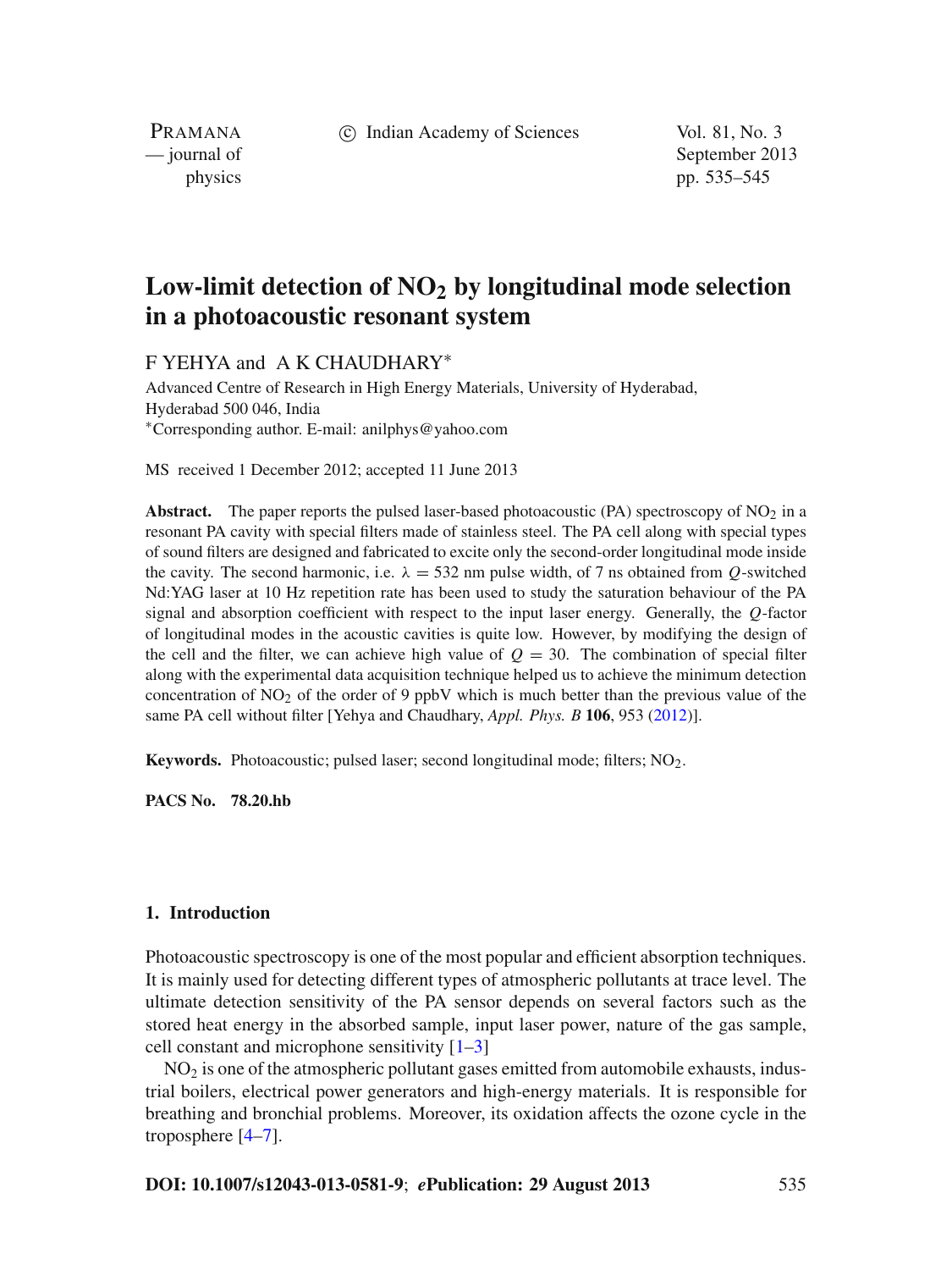## *F Yehya and A K Chaudhary*

The photoacoustic detection of  $NO<sub>2</sub>$  is based on the absorption of incident photons. These short pulses at  $\lambda = 532$  nm obtained from a pulsed laser system act as a broadband acoustic source which help us to excite all types of the cavity modes simultaneously.

In PA measurements, the noise signals play very important roles to limit the ultimate detection sensitivity of ultralow gas concentration. These signals are produced from cell windows, electronic circuitries, external environment etc. [\[8](#page-10-2)[–10\]](#page-10-3). However, due to the interference of the acoustic noise at the cell window, some of the excited modes of the cavity become much stronger than the others [\[8](#page-10-2)].

Many groups have reported the minimum noise transmission technique to design suitable acoustic filter having a length equivalent to a quarter of the acoustic wavelength for the successful elimination of undesirable noise signal  $[11,12]$  $[11,12]$  $[11,12]$ . Miklose and Lorincz  $[13]$ and Angeli *et al* [\[14](#page-10-7)] reported acoustic filters to record the first azimuthal mode. However, their chamber length was equal to a quarter of the acoustic wavelength. Therefore, the determination of the optimum length of the acoustic filter is very useful for calculating the actual values of noise transmission and reflection coefficients of the entire cavity. This can be achieved by incorporating two small sized cylindrical tubes which act as special filters.

The present paper reports a new design of PA resonator along with special filter to record the second-order longitudinal mode at 1390 Hz and having  $Q = 30$ . The special acoustic filter is meant for dumping undesirable noise signals generated by pulsed laser and cell windows. In addition, this study highlights some of the important aspects such as saturation behaviour of the PA signal, *Q*-factor, absorption coefficient and low-limit detection of NO<sub>2</sub>.

<span id="page-1-0"></span>

**Figure 1.** Experimental set-up.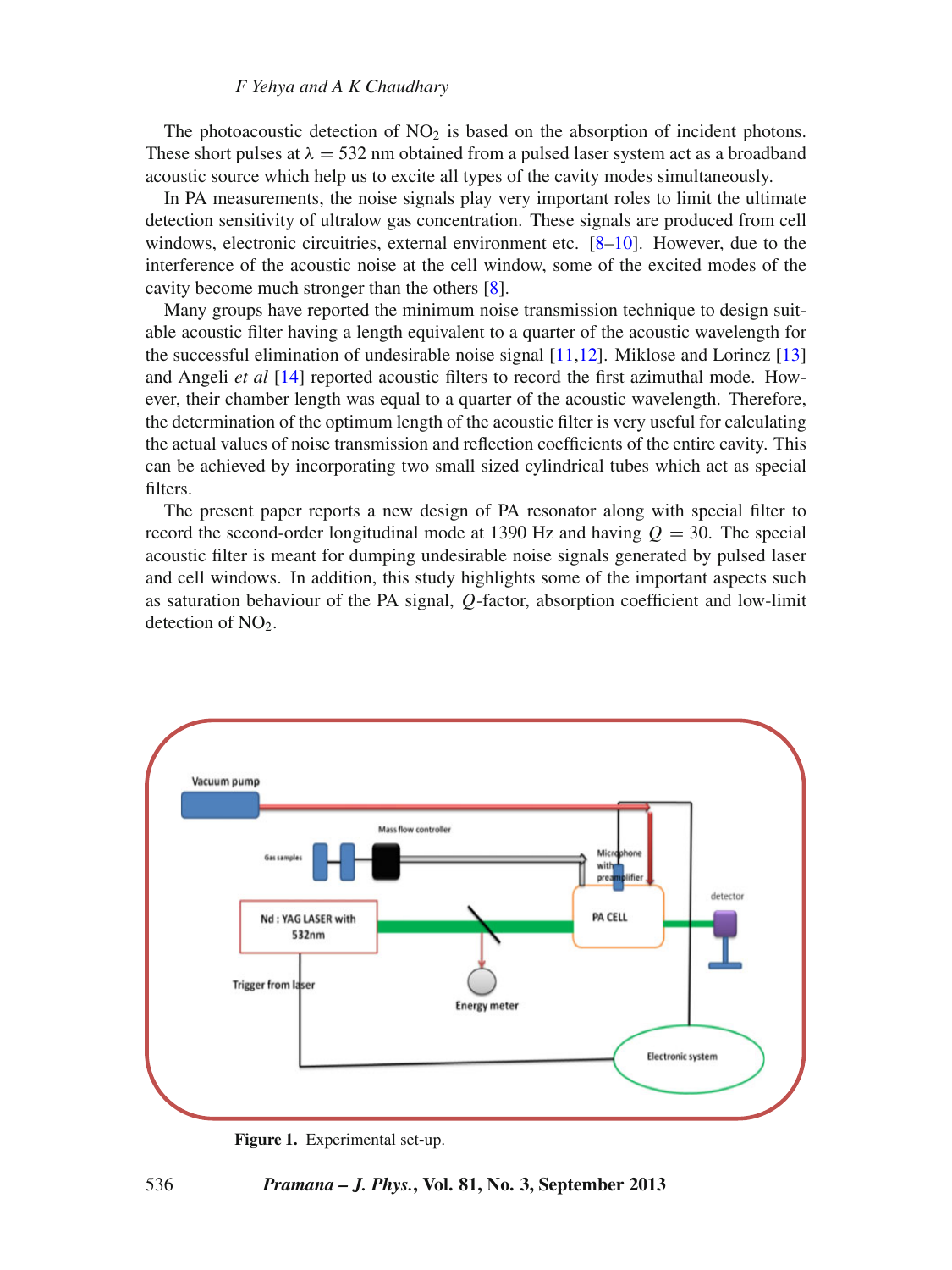#### **2. Experimental set-up and theory**

Figure [1](#page-1-0) shows the schematic diagram of the PA experimental set-up using pulsed Nd:YAG laser system. The second harmonic of 1064 nm of Nd:YAG, i.e. 532 nm pulses having 7 ns width at a repetition rate of 10 Hz was used to excite the longitudinal modes of the cavity. A Joule energy meter (Coherent Inc.) was used to measure the laser pulse energy. To minimize the acoustic noise generated by wall absorption and windows, we have studied the generation of high level of noise with respect to beam diameter and input laser energy for air only. The value of noise increased when the beam diameter was larger than 9 mm and input laser energy was more than 15 mJ. Therefore, in our experiment the beam diameter was 7 mm. We have used PA cell with dimensions  $l = 16$  cm and  $r =$ 14.25 mm having quartz windows and array type of microphone (BSAW-MP-241) and it was housed at the midpoint of the cell as a sensor. The cell was designed and fabricated locally.

The cell was filled with gas through the inlet using a gas handling system and the outlet was connected to the vacuum system. The strength of the microphone signal was further modified using the electronic preamplifier, Boxcar integrator (Stanford Instruments Inc., USA). The amplified PA signal was fed to the digital oscilloscope (Tektronix 2224 4 cannel) to monitor the averaged signal simultaneously. The collected data were then transferred to a PC for processing and the spectrum of  $NO<sub>2</sub>$  was analysed using data acquisition program developed by the lab view software. We found that the second-order longitudinal mode is excited at 1390 Hz and data acquisition time  $T = 10$  mS.

The inhomogeneous wave equation of the sound pressure in the lossless cylindrical resonator was well explained by different groups [\[2](#page-9-0)[–17\]](#page-10-8).

<span id="page-2-0"></span>
$$
\frac{d_2 P(r, t)}{dt^2} - c^2 \nabla^2 P(r, t) = (\gamma - 1) \frac{dH(r, t)}{dt},
$$
\n(1)

where  $c, \gamma$  and  $H$  are respectively the sound velocity, the adiabatic coefficient of the gas and the heat density deposited in the gas by light absorption.

The solution of eq.  $(1)$  is given by the series

$$
P(r,t) = \sum_{n=0}^{\infty} A_{n,m} e^{imw_0 t} P_n(r).
$$
 (2)

The dimensionless eigenmode distribution of the cylindrical resonator is the solution of the homogeneous wave equation which can be expressed as

<span id="page-2-1"></span>
$$
P_n(r,t) = P_n(r)e^{iw_nt},\tag{3}
$$

where  $w_n$  is the resonance frequency of the cavity resonator and  $P_n(r)$  is given by

$$
P_n(r) = P_{m n q}(r, \phi, z) = J_m(K_r r) \cos(K_z z) \left\{ \frac{\cos(m\phi)}{\sin(m\phi)} \right\},\tag{4}
$$

where  $K_r$  and  $K_z$  are omponents of wave vector in radial and longitudinal directions. It is assumed that the deposited heat density directly depends on the input laser power  $(E)$ . Then the amplitude  $A_n$  of the photoacoustic signal in the case of pulsed laser can be written as

<span id="page-2-2"></span>
$$
A_n = \frac{(\gamma - 1) L f_n P_n(r_m) \alpha E}{V},
$$
\n<sup>(5)</sup>

*Pramana – J. Phys.***, Vol. 81, No. 3, September 2013** 537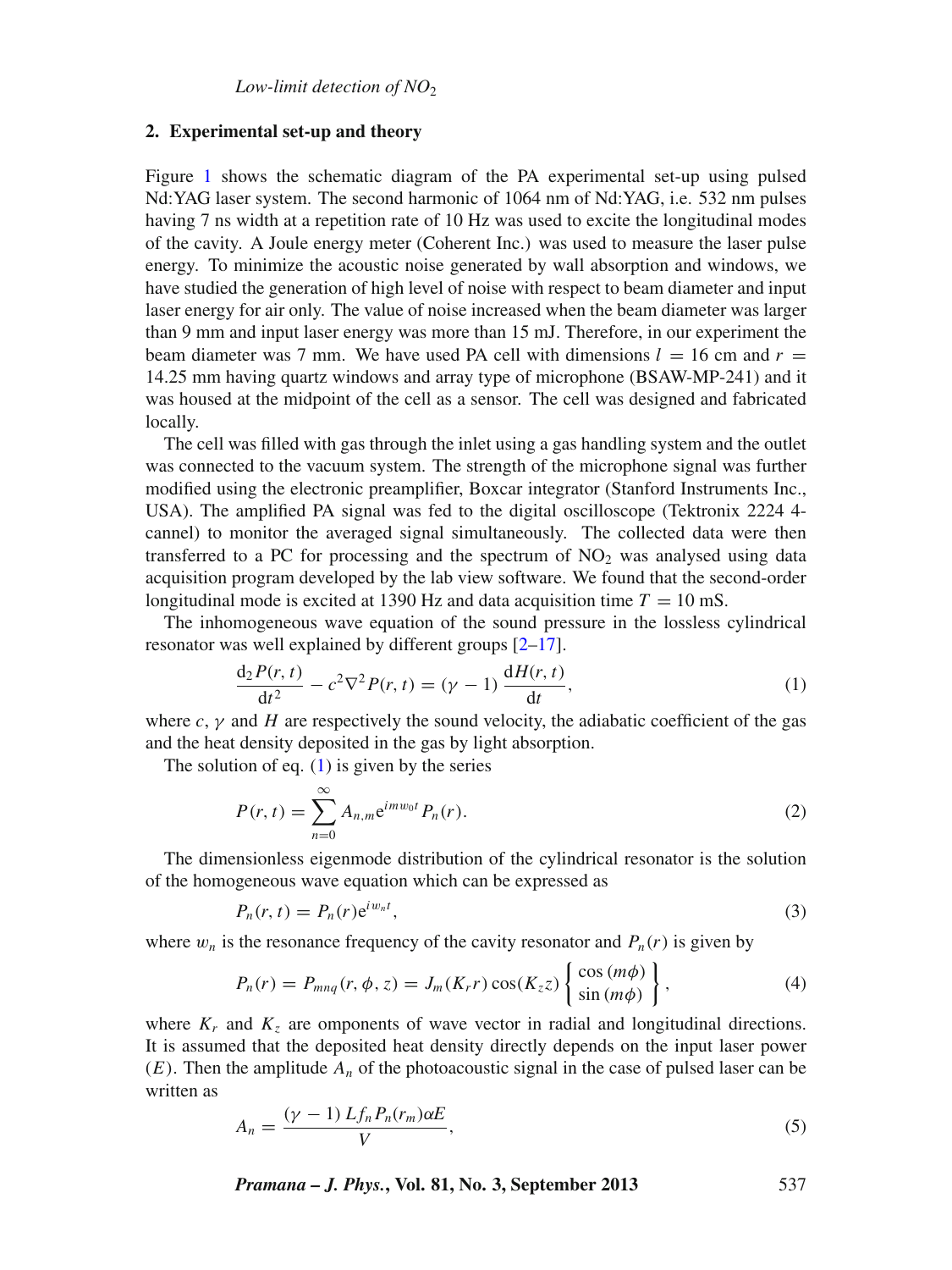# *F Yehya and A K Chaudhary*

where  $f_n$  is the normalized overlap integral which describes the effect of the spatial overlap between the propagating laser beam and the pressure distribution of the *n*th acoustic eigenmodes and L, V,  $\alpha$  and  $\gamma$  are respectively the length, the volume of the resonator, the PA absorption coefficient of the sample and the adiabatic constant of the buffer gas. The acoustic resonant modes generated within the cylindrical cells can also be described as

$$
F_{mnq} = \frac{c}{2} \left( \left( \frac{\alpha_{mn}}{R} \right)^2 + \left( \frac{q}{l} \right)^2 \right)^{1/2},\tag{6}
$$

where *c* is the sound velocity,  $\alpha_{mn}$  is the *n*th zero of the derivative of the *m*th Bessel function at  $r = R$ , where R and l represent the radius and the length of the cylinder, respectively. The normal modes are separated into longitudinal (*q*), radial (*n*) and azimuthal (*m*) modes.

Based on the solution of the inhomogeneous wave equation of sound pressure in the cylindrical resonator, three types of modes are present in the cavity. The first one is the longitudinal modes which solely depend on the resonator length and can directly be calculated by:

$$
f_{00q} = \frac{qc}{2l}.\tag{7}
$$

The form of the eigenfunction for the longitudinal mode is given by

$$
P_n(r) = P_{00q}(z) = \cos(K_z z). \tag{8}
$$

Azimuthal and radial modes depend on the radius of the resonator and the *j*th zero of the derivative of the *m*th Bessel function divided by  $\pi$ . Their resonance frequencies can be calculated using the equation

$$
F_{mn0} = \frac{c\alpha'_{mn}}{2\pi r} \tag{9}
$$

and the corresponding eigenfunctions of mode distribution is given by

$$
P_n(r) = P_{mn0}(r,\phi) = J_m(K_r r) \begin{Bmatrix} \cos(m\phi) \\ \sin(m\phi) \end{Bmatrix}.
$$
 (10)

<span id="page-3-0"></span>

**Figure 2.** The schematic of the acoustic longitudinal, azimuthal and radial modes.

## 538 *Pramana – J. Phys.***, Vol. 81, No. 3, September 2013**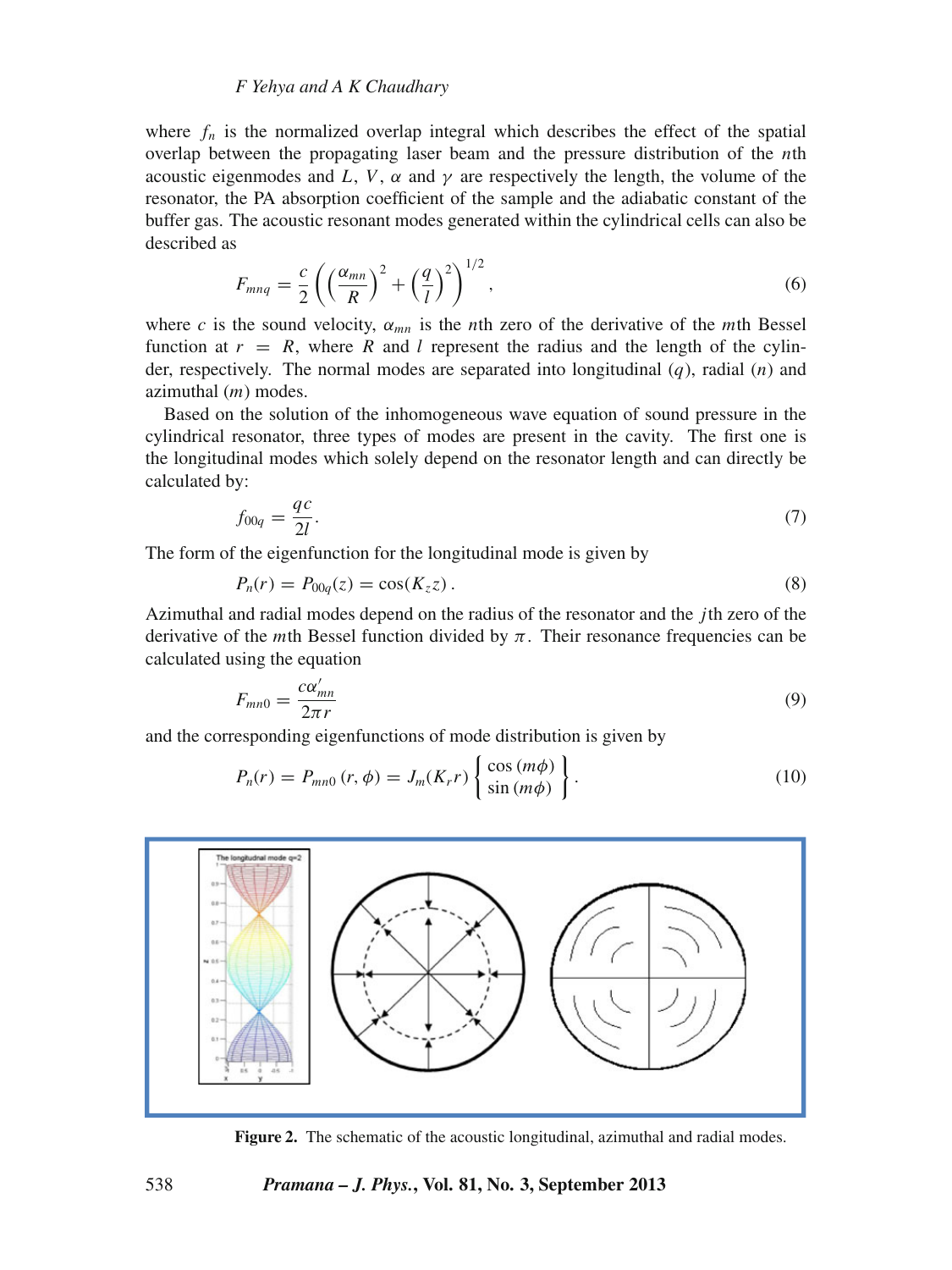*Low-limit detection of NO*<sub>2</sub>

<span id="page-4-0"></span>

**Figure 3.** The resonator with specially filters and second longitudinal mode.

Figure [2](#page-3-0) shows the schematic of the acoustic longitudinal, azimuthal and radial modes produced in the cavity due to the pulsed laser. It is well known that, if the inner surface of the cavity resonator is not homogeneous, then the generated cavity modes will decay very fast. However, the same condition is not applicable for second-order longitudinal mode which has two nodes located at the junction of the filter. The volume of the junction can also be treated as buffer volume as shown in figure [3.](#page-4-0) Consequently, the effect of inhomogeneity of the inner surface of the resonator at these two points will be very low. Therefore, these two additional tubes which extend the length of the cavity can be treated as a special filter for second-order longitudinal modes which occur at 1390 Hz frequency.

The length of the main cavity  $L_1 = L + 2L_2 = 16$  cm and  $R = 14.25$  mm where  $(L_2 =$ 1.5 cm and  $R_2 = 20$  mm) along with small tube of dimension  $L_3 = 5$  cm and  $R_3 = 8$  mm as shown in figure [3.](#page-4-0)

The tubes  $L$  and  $L_2$  jointly work as a low-pass filter and allow only longitudinal modes to pass and supreses other higher modes of the cavity as shown in table [1.](#page-4-1)

<span id="page-4-1"></span>The whole PA system including position of filter and microphone works as a special system which is used to excite and detect second longitudinal mode.

| Longitudinal | 660   | 1320  | 1980  |
|--------------|-------|-------|-------|
| Radial       | 14679 | 26876 | 38974 |
| Azimuthal    | 7053  | 11700 | 16094 |

**Table 1.** Longitudinal, radial and azimuthal resonance frequencies in Hz.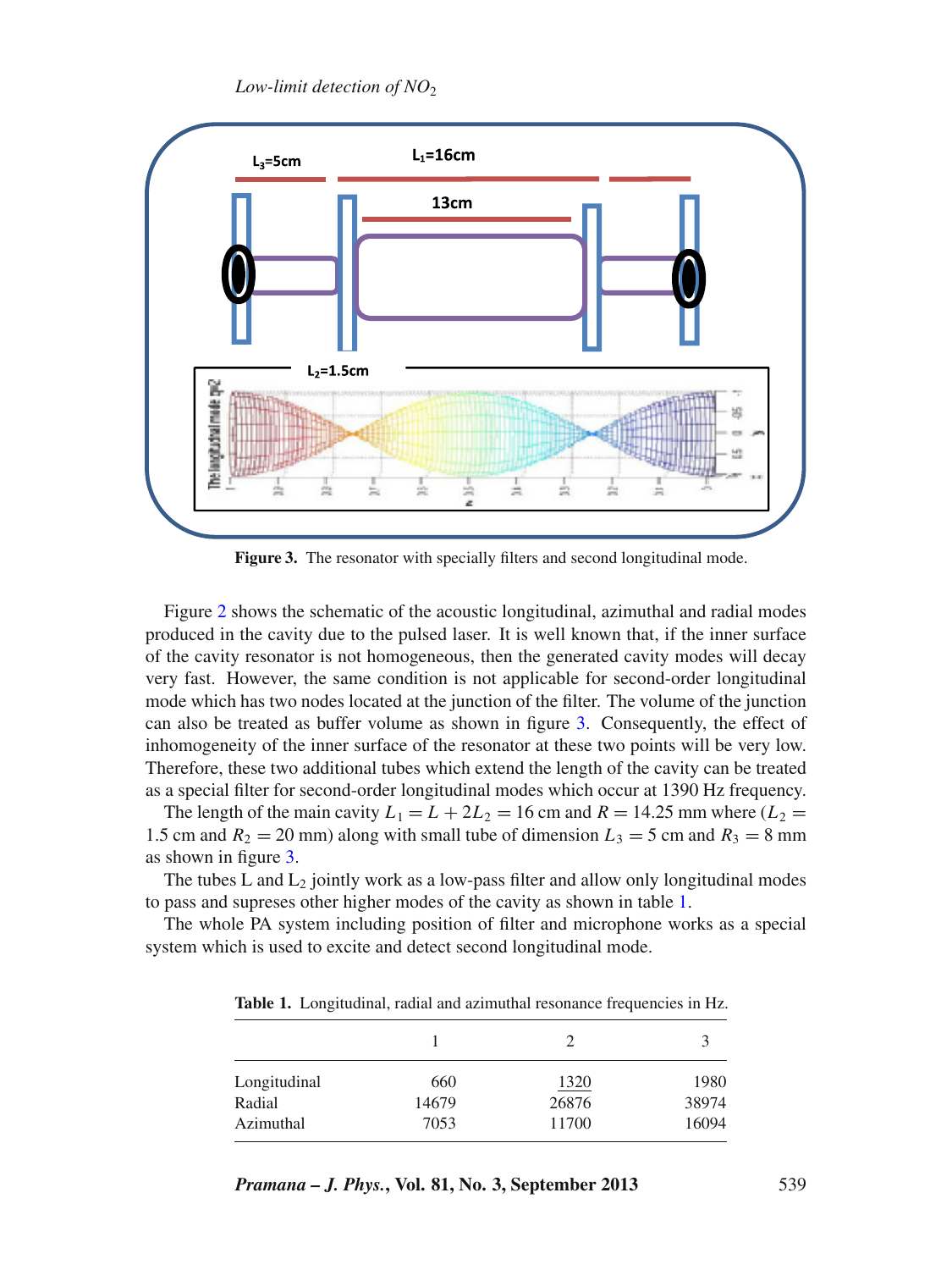# *F Yehya and A K Chaudhary*

NO<sub>2</sub> is excited to the <sup>2</sup> $B_2$  state due to absorption of 532 nm and its excitation energy is lost to photoacoustic signal generation by vibrational–translational (V–T) and vibrational– vibrational (V–V) relaxations of  $NO<sub>2</sub>$  in collisions with air molecules. The entire model of V–T and V–V relaxation of NO<sub>2</sub> with N<sub>2</sub> and O<sub>2</sub> (which represent the major contribution of air components) is discussed by Kalman and Van Kesteren [\[17\]](#page-10-8).

# **3. Results and discussions**

Different eigenmodes of our PA cell according to eq. [\(3\)](#page-2-1) are presented in table [1.](#page-4-1) The generated resonance frequency of the experiment is underlined. The shift of the experimental value is around 70 Hz.

Previously, we have recorded the PA signal of  $NO<sub>2</sub>$  in the same cavity without filter [\[18\]](#page-10-9) where the first azimutal, first radial and 10th longitudinal acoustic modes were excited. They occupied 7050 Hz, 14650 Hz and 10350 Hz, respectively. Figure [4](#page-5-0) shows the presence of second-order longitudinal mode excited at 1390 Hz in the same cell coupled with specially designed filter when the data acquisition time  $T = 10$  ms. This is obtained by transferring the time domain signal into frequency domain using fast Fourier transform (FFT). The presence of second-order longitudinal mode is only possible when spatial noise filters are coupled to both ends of the cell. Without filter the cavity provides low limit of detection, i.e. of the order of 17.9 ppbV (parts per billion by volume) [\[18](#page-10-9)].

<span id="page-5-0"></span>

**Figure 4.** PA spectrum of NO<sub>2</sub> buffered in air at data acquisition time  $T = 10$  ms.

#### 540 *Pramana – J. Phys.***, Vol. 81, No. 3, September 2013**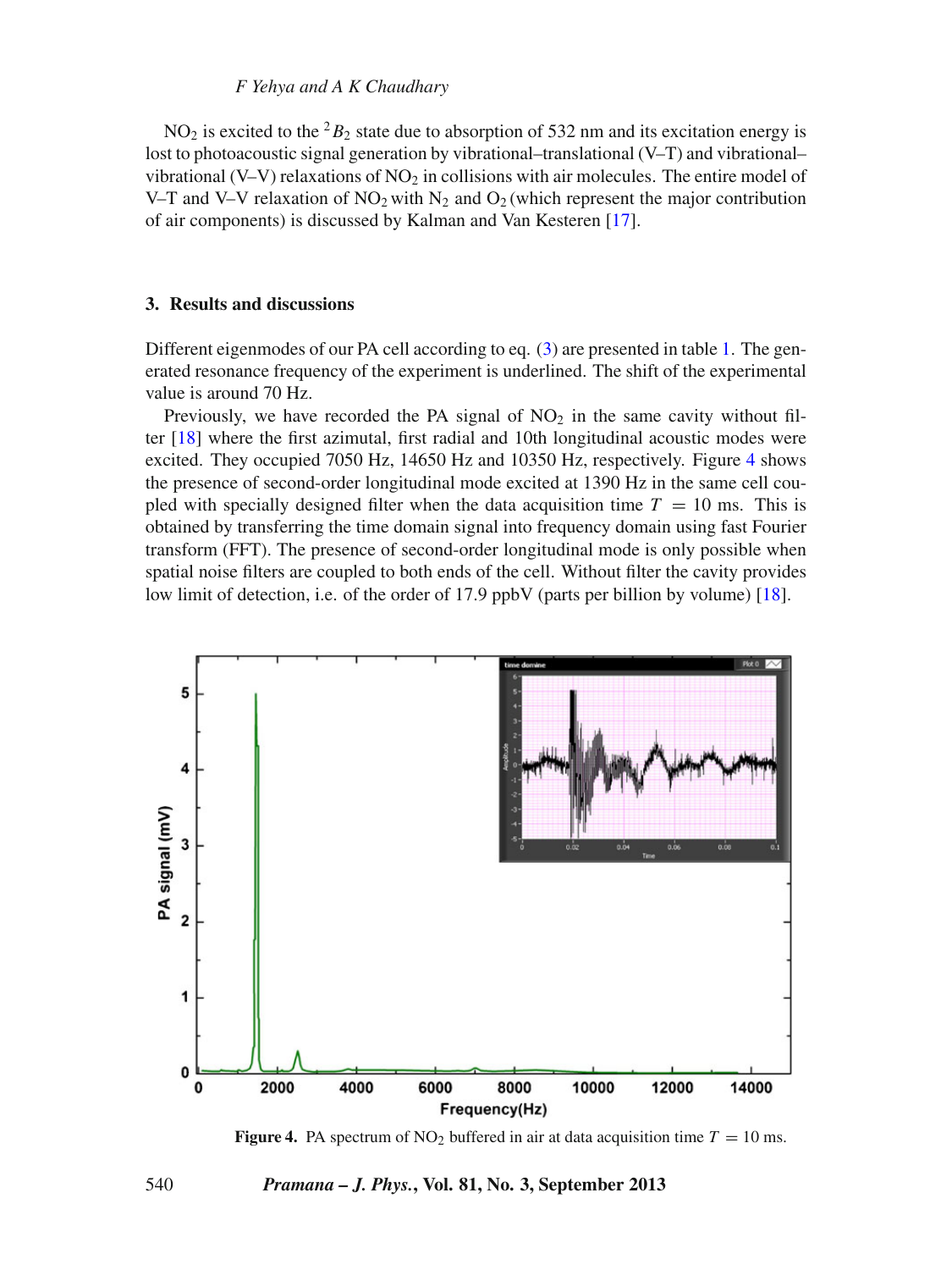*Low-limit detection of NO*<sup>2</sup>

<span id="page-6-0"></span>

**Figure 5.** (a) PA spectrum of  $NO<sub>2</sub>$  buffered in air at input laser energy = 1.13 mJ, (**b**) PA spectrum of  $NO_2$  buffered in air at input laser energy = 1.35 mJ and (**c**) PA spectrum of  $NO<sub>2</sub>$  buffered in air at input laser energy = 9.3 mJ.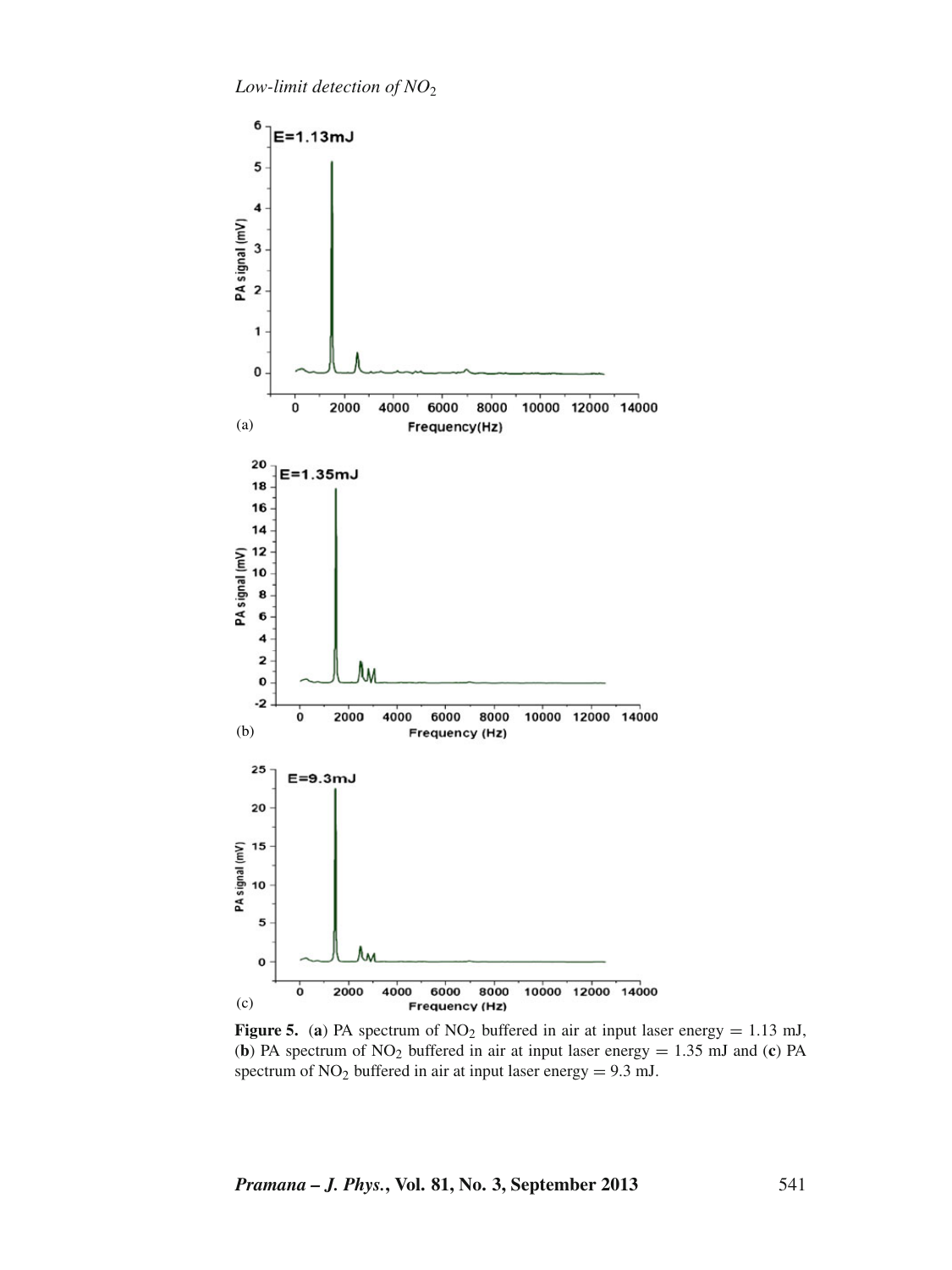<span id="page-7-0"></span>

**Figure 6.** Dependence of PA signal on the input laser energy.

### 3.1 *Dependence of PA signals on input laser energy*

Figures [5a](#page-6-0)–c show the FFT of a PA signal at different input laser energies. The PA signal shows two distinct cases with respect to laser intensity. The first one is at low laser beam intensity, where the PA signal is proportional to the density of the gas squared,  $(t/t_c)^2$ , where *t* and  $t_c$  are the total de-excitation lifetime and collisional lifetime, and varies linearly with the laser beam intensity  $(I_0)$ . The second case is at high laser intensity, the PA signal varies with  $I_0^{-1}$  and here the absorption saturation occurs [\[5](#page-10-10)[,19](#page-10-11)[–22](#page-10-12)].

For our system, the linear range of PA signal is found between 0.05 and 23 mV at 6 mJ input energy. The obtained results also define the actual limitation of PA technique irrespective of the concentration of gas molecules and incident laser energy. Experimental values of PA signals for the second longitudinal  $(0\ 0\ 2)$  are shown in figures [5a](#page-6-0)–c, while figure [6](#page-7-0) clearly demonstrates the saturation behaviour.

# 3.2 *Q-Factor, absorption coefficient and cell set-up*

The *Q*-factor is defined physically as

$$
Q = \frac{2\pi \text{ accumulated energy}}{\text{Energy lost over one period}} = \frac{f}{\Delta f},
$$

where  $f_0$  and  $\Delta f$  are the resonance frequency and the full-width at half-maximum (FWHM) of the resonance profile. The Lorentz fit of a second longitudinal mode at 1390 Hz is shown in figure [7.](#page-8-0) The experimentally estimated value of the quality factor of our PA cell is  $Q = 30$ .

The absorption coefficient can be calculated using the following equation:

$$
\alpha = \frac{1}{l} \ln \frac{I_{\text{out}}}{I_{\text{inp}}},\tag{11}
$$

542 *Pramana – J. Phys.***, Vol. 81, No. 3, September 2013**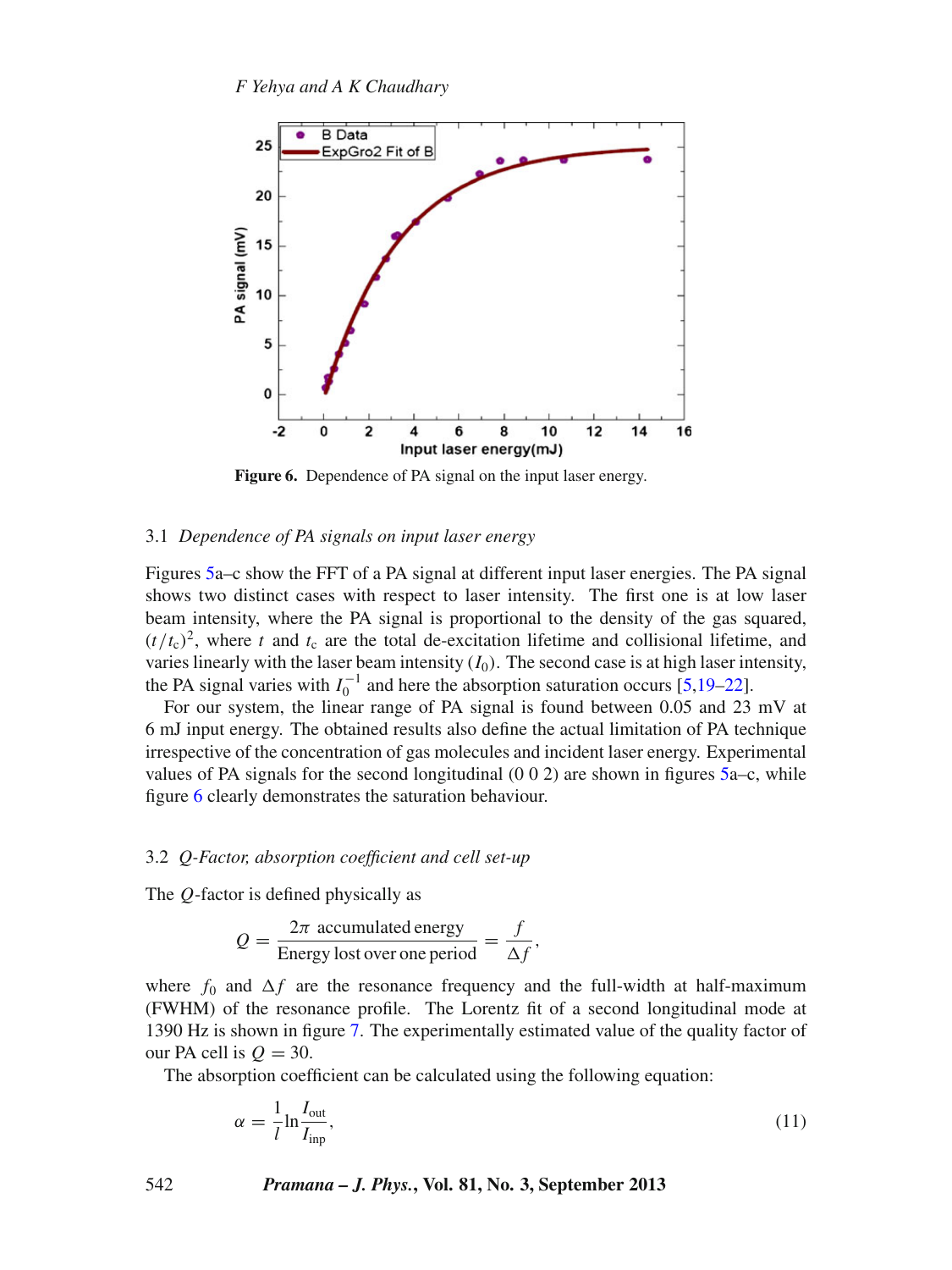<span id="page-8-0"></span>

**Figure 7.** Lorentz fitting of the second longitudinal mode at 1390 Hz ( $Q = 30$ ).

where  $I_{\text{inp}}$  and  $I_{\text{out}}$  represent the input and output energy of laser beam whereas *L* represents the length of the cell. The value of the cell set-up is 300 V cm/J which is calculated using eq. [\(5\)](#page-2-2). We have made an attempt to find a direct relationship between the absorption coefficient and PA signal in a pulsed photoacoustic technique for the first time. It is interesting to note that two output signals are measured simultaneously, i.e. one is directly from the output of the cell and other by the microphone which yields direct relationship between the absorption coefficient and PA signal of  $NO<sub>2</sub>$  in a resonant PA cell coupled with special filter. The PA varies with absorption coefficient as shown in figure [8.](#page-8-1)

<span id="page-8-1"></span>

Figure 8. PA signal vs. absorption coefficient.

*Pramana – J. Phys.***, Vol. 81, No. 3, September 2013** 543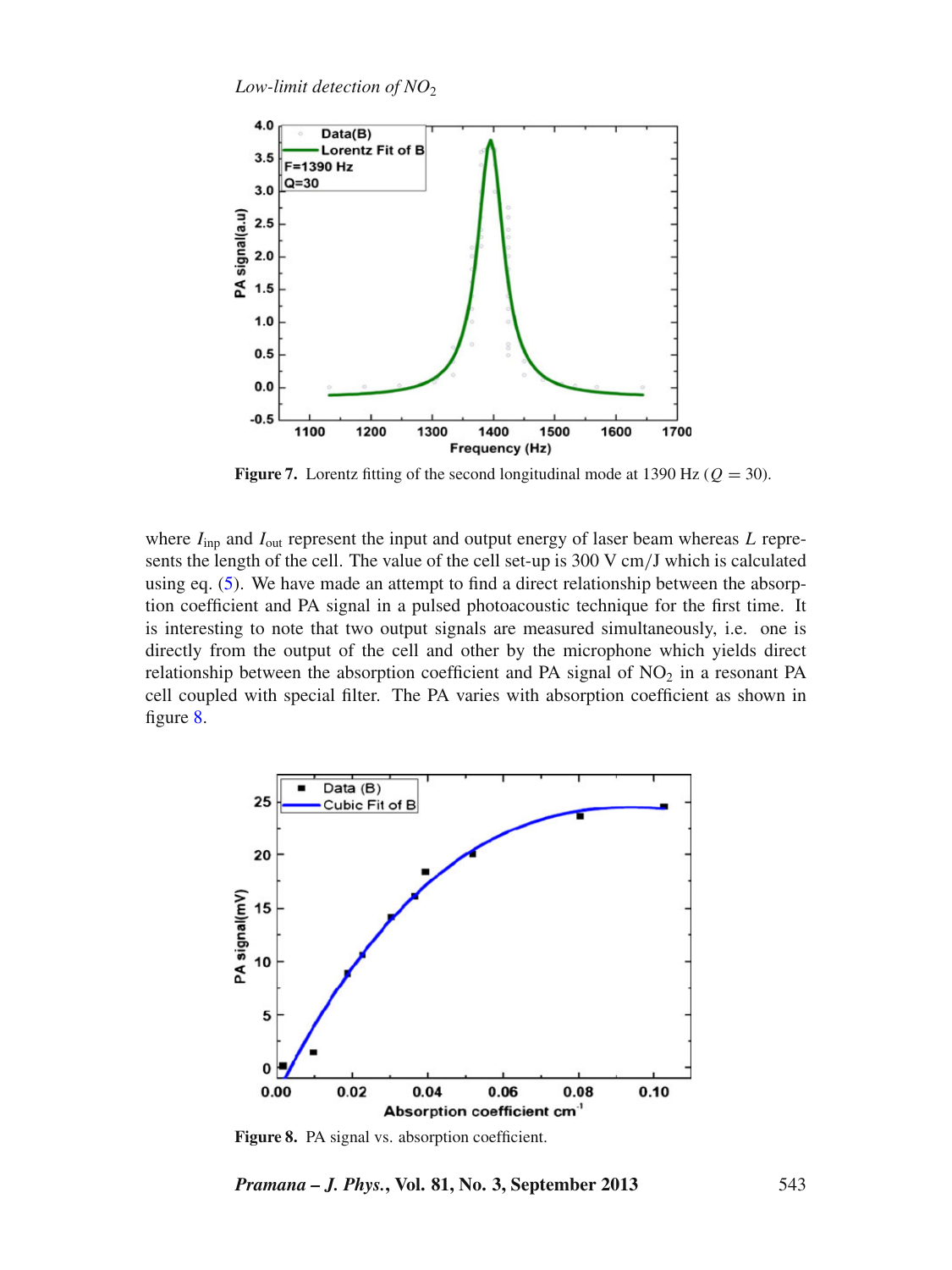## 3.3 *Low limit of detection*

The minimum detection limit of the designed PA system can be calculated by dividing the concentration of the gas sample by the signal-to-noise ratio (SNR) [\[17](#page-10-8)[,18](#page-10-9)]. We have recorded the background signal of the order of 0.1  $\mu$ V at 7 mJ input laser energy under similar experimental condition in order to calculate the signal-to-noise ratio (SNR).

Figure [5c](#page-6-0) shows the typical strength of PA signal of  $NO<sub>2</sub>$  at 1 Torr pressure buffered in air with 500 Torr total pressure. As a result, we get 2000 ppmV concentration of  $NO<sub>2</sub>$ at 6 mJ input laser energy. The maximum recorded intensity of PA signal is of the order of 22 mV. Therefore, the estimated value of SNR of our PA system is of the order of  $1*10<sup>4</sup>$  and the corresponding minimum detection limit ( $S_{\text{min}}$ ) of NO<sub>2</sub> gas is of the order of 9 ppbV.

$$
S_{\min} = \frac{2000 \text{ ppmV}}{22 * 10^4} = 9 \text{ ppbV}.
$$

## **4. Conclusions**

We have successfully designed and fabricated an efficient and versatile resonant PA cell coupled with special filters. This newly designed PA experiment works as a special system to generate second-order longitudinal modes. A systematic study of the dependence of PA signals on the incident input laser energy has also been carried out and the obtained results show the saturation behaviours of the PA signal at certain values of input laser energy. The saturation behaviour curves are also expressed in terms of the PA signal with respect to the absorption coefficient for the first time. In addition, we have achieved  $Q = 30$  for the second longitudinal mode. This improvised design helps us to achieve minimum limit of detection  $(S_{\text{min}})$  of NO<sub>2</sub> gas of the order of 9 ppbV as compared to the previously designed cell without any filter.

## **Acknowledgements**

Authors gratefully acknowledge the DST (SERC Project) No. SR/S2/LOP-13/03, Ministry of Science and Technology, Government of India and DRDO, Minsitry of Defence, Government of India, for partial financial support.

# **References**

- <span id="page-9-1"></span>[1] A Boschetti, D Bassi, E Iacob, S Ionnatta, L Ricci and M Scotoni, *Appl. Phys. B* **74**, 273 (2002)
- <span id="page-9-0"></span>[2] F Yehya and A K Chaudhary, *J. Mod. Phys.* **2**, 200 (2011)
- <span id="page-9-2"></span>[3] M W Sigrist, Air monitoring by laser photoacoustic spectroscopy in air monitoring by spectroscopic techniques, *Chemical analysis* edited by M W Sigrist (Wiley, New York, 1994) Vol. 127